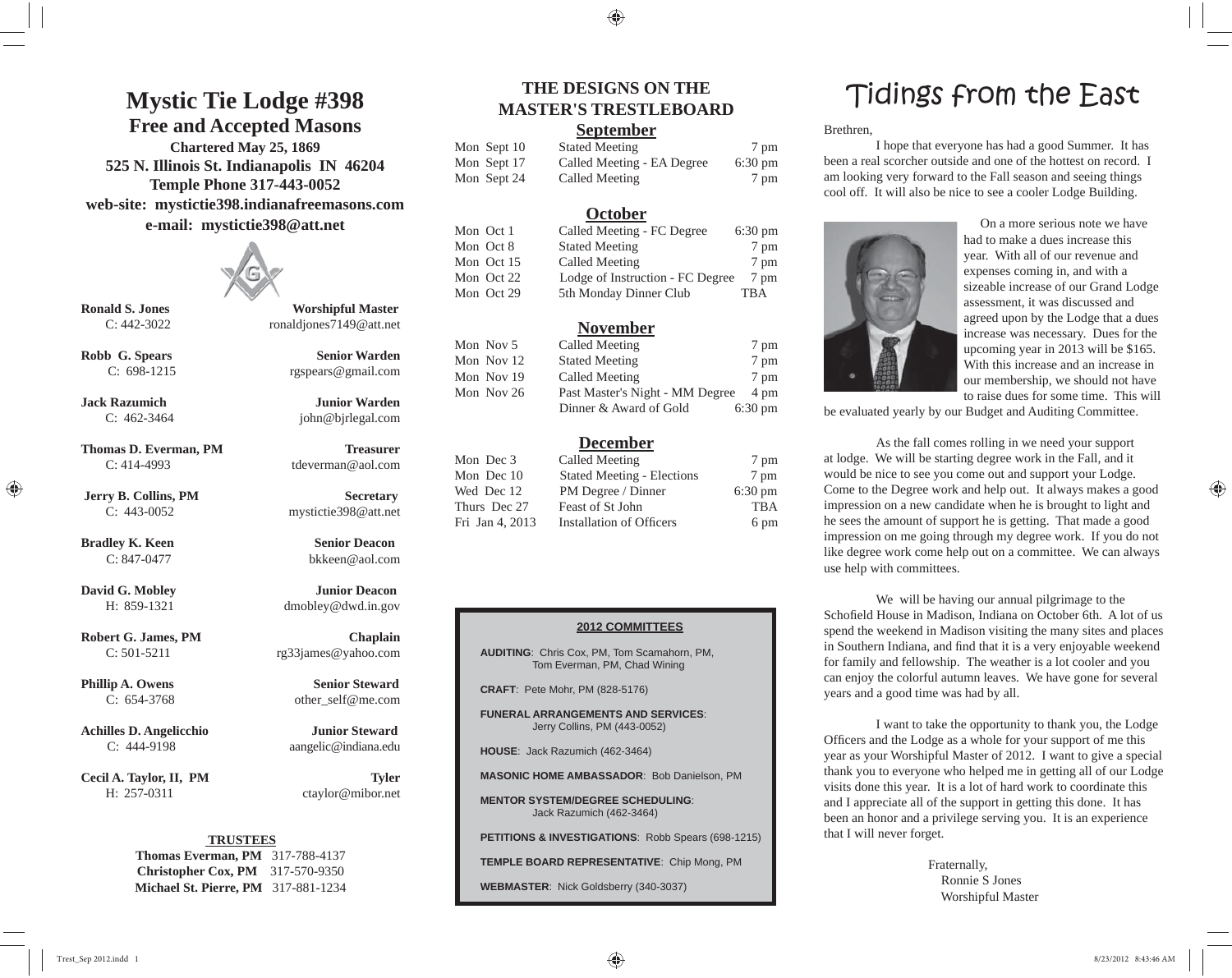### Tidings from the West Charities & Brotherhood

 Whew! Everyone knows it has been a long, hot summer and believe it or not I do miss cutting my grass. I will like to send out a BIG THANK YOU to Dan and Angie Ritenour for their efforts with the Senior Warden Barbecue. For the past three years, they have



⊕

let the Senior Wardens use their home and each year they outdo themselves! Everyone (Brethen, spouses, et. al.) had a great time.

 On June 18, 2012, ten brothers from Mystic Tie, one brother from Pentalpha Lodge # 564 and the Grand Master for the state of Indiana George C Ingles Jr participated in Mystic Tie's 4th

Veteran's Hospital trip in Indianapolis to present gift bags to the ailing Warriors. 61 gift bags were distributed and 19 were left with The Volunteer Services office for distribution to incoming patients. If you read the last *Indiana Freemason* magazine you may have noticed this endeavor is on the Grand Masters' radar and Mystic Tie served as the kick off lodge for the Grand Master. Just a reminder, these gift bags are comprised of donations from hotels and the brothers of Mystic Tie consisting of socks, miniature soaps, lotions, shampoos, conditioners, toothpaste and toothbrushes. Please feel free to contact me if you would like to contribute and participate.

Looking at the next five months on our calendar, we have the following events: we will be bringing a new man to Masonic Light in September; our Pilgrimage to Madison, IN, and Lodge of Instruction in October; Past Masters Night in November; Elections in December and finally Installation in January. Please consult our website for specific dates and time at: www. mystictie398.indianafreemasons.com. Looking forward to seeing you at these events.

Robb Spears Senior Warden

### **IN MEMORIAM**

### *HE RESTS FROM HIS LABORS*



**Clifford Earl Grigsby - 7/28/2011 Omar Stuteville Bruner - 10/26/2011John Morgan Leslie, PM - 4/19-2012 James Raymond Shattuck - 7/13/2012 Rihcard Edward Clift - 7/18/2012John Richard Kirkpatrick - 8/12/2012 John Ewing Herr, Jr - 8/14/2012**

#### **RECENT MYSTIC TIE PAST MASTERS**

| Richard D Muir          | 1961 | Michael R St Pierre     | 1988 |
|-------------------------|------|-------------------------|------|
| Joseph H Clark          | 1962 | Thomas D Everman        | 1989 |
| *Edgar N Rhodes         | 1963 | Robert L Barnett        | 1990 |
| *William G Batchelder   | 1964 | ***                     | 1991 |
| *Kenneth W Wantland     | 1965 | Richard W Cheesman      | 1992 |
| <b>Bloor Redding</b>    | 1966 | Larry L Maxey           | 1993 |
| *Charles E Mohr         | 1967 | James P Mohr            | 1994 |
| *John M Leslie          | 1968 | *Paul G Brewer          | 1995 |
| *G Gaylord Allen        | 1969 | George R Shepherd       | 1996 |
| *Robert W Swanson       | 1970 | Marvin C Maguire        | 1997 |
| *C C Faulkner, Jr (PGM) | 1971 | Charles D Swift         | 1998 |
| Russell A Murphy        | 1972 | Scott A Schuster        | 1999 |
| Odus A Landreth         | 1973 | Robert T Scamahorn      | 2000 |
| *Cyril J Corum          | 1974 | <b>Curtis E Shirley</b> | 2000 |
| Philip S Kappes         | 1975 | Anthony W Edwards       | 2001 |
| *Richard E Bixby        | 1976 | Christopher L Cox       | 2002 |
| *Robert E Cramer        | 1977 | James E Pickett         | 2003 |
| *Barnard F Constable    | 1978 | Jon M Porter            | 2004 |
| *Carl H Rahe            | 1979 | Douglas D Fick          | 2005 |
| Alexander L Rogers      | 1980 | Charles L Mong IV       | 2006 |
| **Thomas A Shearer      | 1981 | Robert G James          | 2007 |
| ***                     | 1982 | Brian R Goldman         | 2008 |
| Robert M Danielson      | 1983 | Patrick D Harmon        | 2009 |
| Jerry M Burton          | 1984 | Daniel J Ritenour       | 2010 |
| John A Miller           | 1985 | *Paul J Sandin          | 2011 |
| Cecil A Taylor II       | 1986 | Ronald S Jones          | 2012 |
| **Edgar R McGonigal     | 1987 |                         |      |
|                         |      |                         |      |

Tidings from the JW Change in MM Caterer

 It is with sad news that I must inform you that at the conclusion of this year's Lodge of Sorrows we will be losing the services of Barb Mohr as our caterer. Continued difficulties with the kitchen situation, including issues with the dishwasher, have led to this decision.



Barb has been catering our Master Mason dinners for at least the last five years, and I think that I speak for all of us when I say that we are sorry to see her go.

 So what does this mean for you? Well, Barb has agreed to stay on for the remainder of this year, so our next few Master Masons will continue to be catered in

the usual excellent fashion. After that, we will need to make other arrangements for our food. This matter will be discussed at the next several Stated Meetings until a final decision has been agreed upon, and your participation in these discussions is earnestly solicited. Options may range from hiring another caterer, which will be an expense that needs to be discussed, having the Brethren rotate who is cooking, or simply ordering a pizza, which tends to be the default decision in my home when no one wants to cook.

 Ultimately, the decision is one that will need to be made sooner rather than later, and deserves careful attention from all members. If you are unable to attend an upcoming Stated Meeting, please contact any Lodge Officer (preferably via e-mail so that we have a written record to refer to) with your thoughts on this matter. Once a decision has been made, we will make the Brethren aware of it as soon as possible.

Jack Razumich Junior Warden

\* Deceased \*\* Suspended \*\*\* Expelled

Trest\_Sep 2012.indd 2  $8/23/2012$  8:44:10 AM  $8/23/2012$  8:44:10 AM  $\blacktriangleright$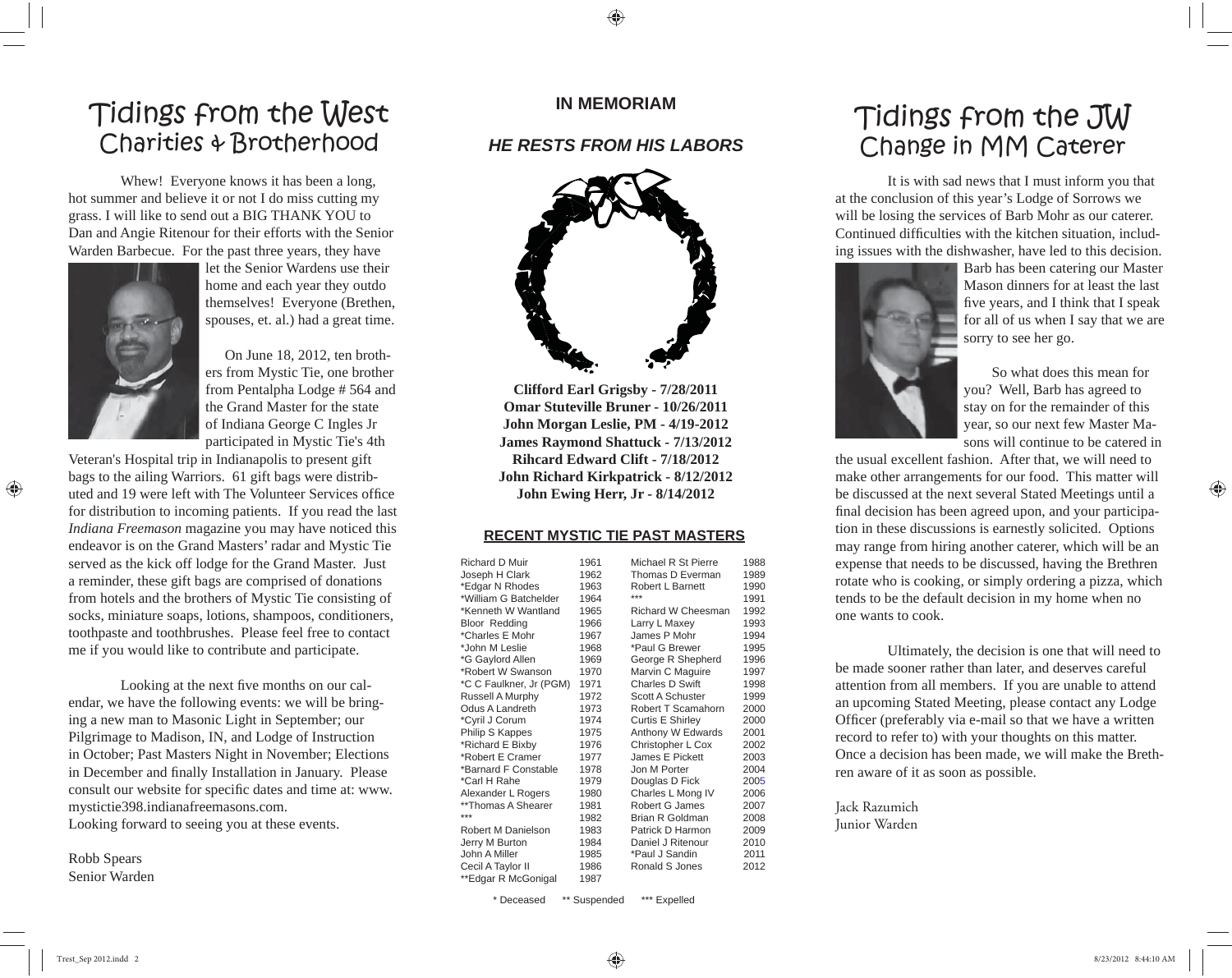*The Lion's Paw -- a Symbol of the Mystic Tie - a Bond between Masons*



### SEP - DEC 2012 MYSTIC TIE LODGE #398

# Philanthropy Projects Get Members Involved VA Sock Drive School 114 Supplies

 In June, we had our annual Sock Drive at the Richard L Roudebush VA Medical Center. We collected

 Fall is fast approaching and we are collecting school supplies for IPS School #114. This public elemen-

socks and toiletries that are all donated and made care packages and distributed them to the Veterans who are patients at the VA Hospital.

 The Lodge members have visited and passed out toiletries to our veterans for the last three years and we have found it to be a worthy cause.

 This year we had a special guest come along with us. Grand Master George C Ingles, Jr came with us to help distribute the care packages. Af-



*Mystic Tie Brethren, and one spouse, distributed supplies to our veterans in the VA Hospital in Indianapolis who are ailing. Those attending were (l to r): Bob James, PM, Robb Spears, Jody Fedor, GM George C Ingles, Jr, Ronnie Jones, WM, Dave Mobley, Bruce Ryan, Phil Owens, Rick Gauger and his wife Shirley, and Jack Morehead. Not shown (but taking the picture) was Jerry Collins, PM.*

ter finishing our distribution, we adjourned for a delicious dinner at the Greek Islands restaurant near Downtown Indianapolis.

collect school supplies and your help is sincerely appreciated. If you would like to make a monetary donation and let our committee purchase the supplies for you, we will gladly put it to good use.

Many students that attend here come from families that are at or below the poverty line. A lot of the students need school supplies, and anything that we can give is greatly appreciated. We started this campaign last year and it was a complete success. Since then we have been able to contribute more than \$500 to the school in needed supplies. This is a very worthy cause. We will have boxes at the Lodge to

taryschool is located on the southside of Indianapolis.

*Stay tuned for our next distribution and join us!*